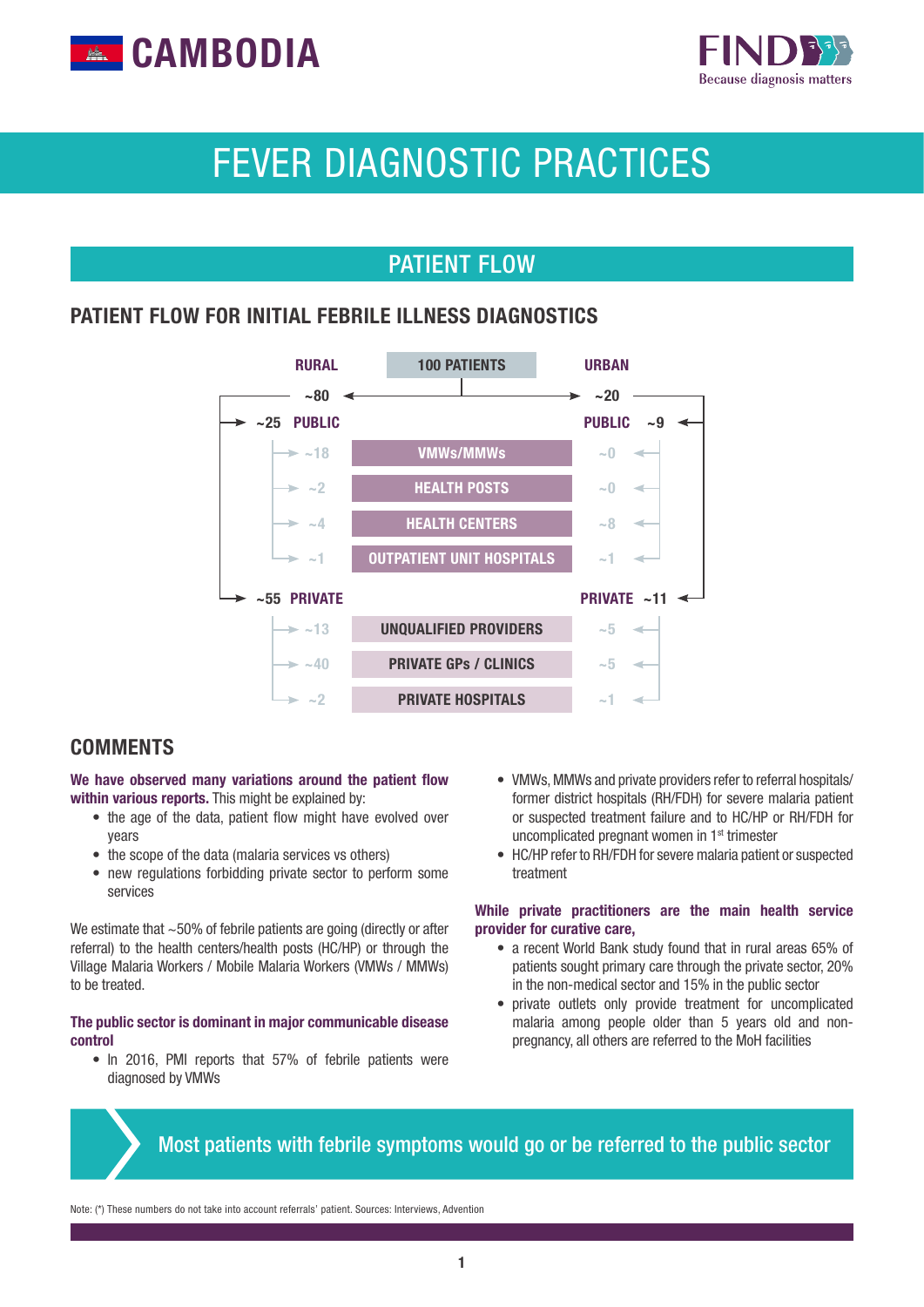

## FEVER AND MALARIA DIAGNOSTIC ALGORITHM AND PRACTICES



### FEBRILE ILLNESS DIAGNOSTIC ALGORITHM



The treatment guideline is designed to avoid further drug resistance with no treatment recommendation for unconfirmed malaria

The diagnostic algorithm is designed to avoid missing any malaria case as malaria presumption is still present with negative malaria results

Sources: WHO, interviews, Advention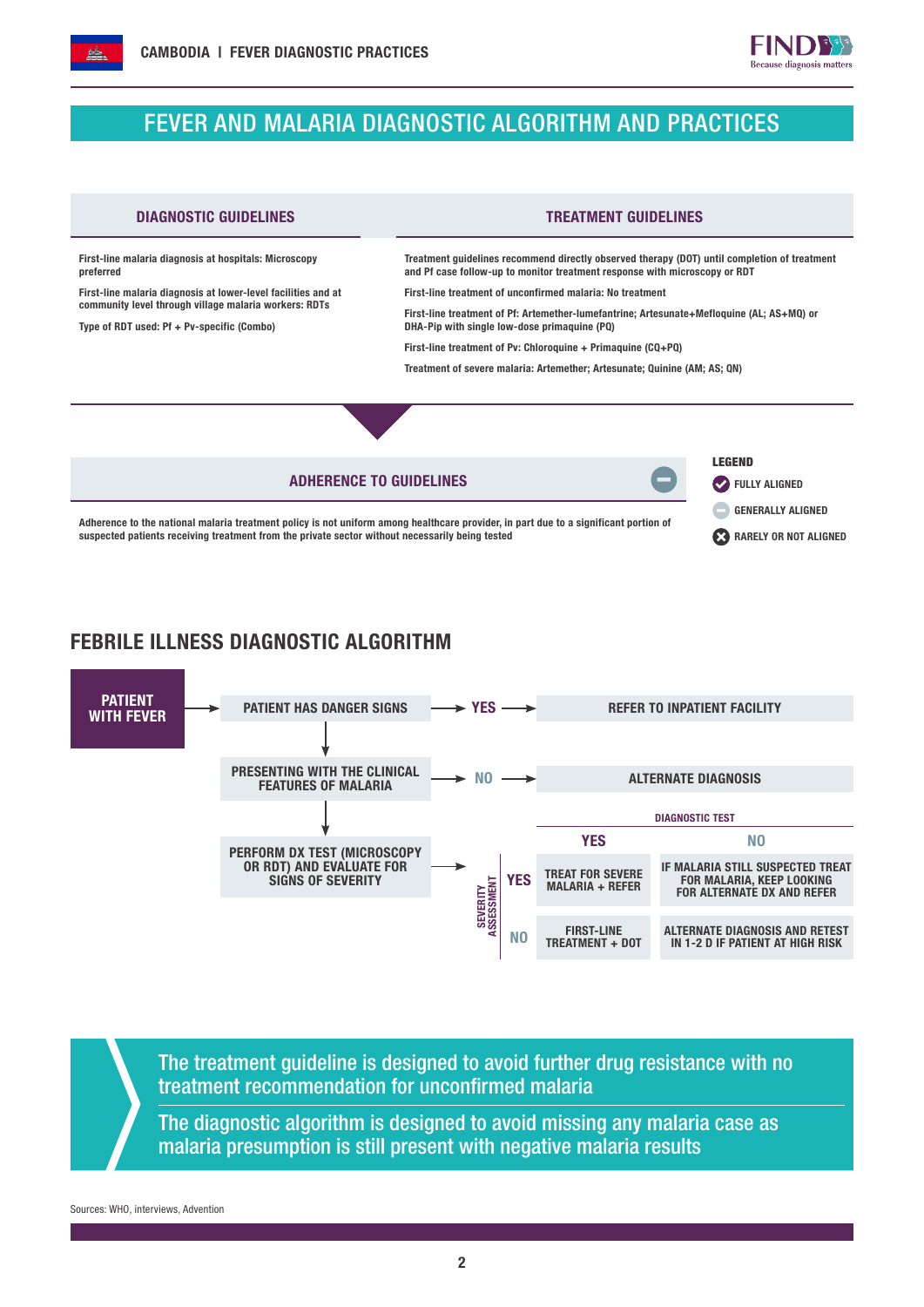



## MALARIA TESTING PRACTICES AT DIFFERENT HEALTH FACILITY LEVELS



In both public and private settings microscopy is preferred when available, but it is not available in all facilities. RDTs are commonly used in Cambodia at the community level

Note: (\*) Patients tend to consult first the private sector, and then the public sector if the patient condition deteriorates. Sources: interviews, MoH, Advention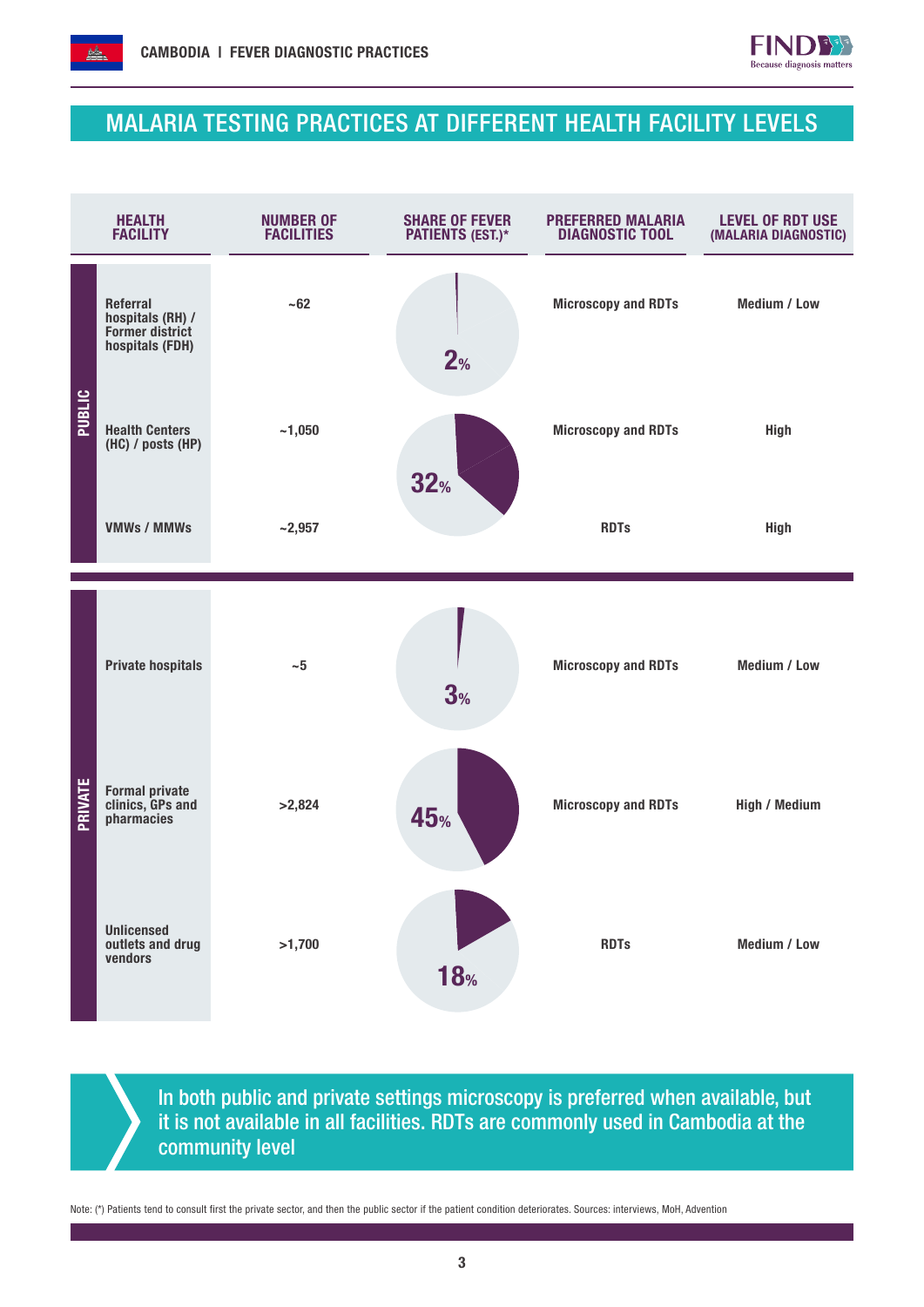

# MALARIA TESTING PRACTICES

I

I

Ι

### MALARIA TESTS PERFORMED MOST RECENT IDENTIFIED



# MALARIA RDTs USED

| SD Bioline Malaria Ag P.f. / P.v. POCT |                                                      |                                                                |  |  |  |  |  |  |  |
|----------------------------------------|------------------------------------------------------|----------------------------------------------------------------|--|--|--|--|--|--|--|
| Pf-HRP2                                | \$0.39 / test                                        | <b>Abbott</b>                                                  |  |  |  |  |  |  |  |
| Any malaria with<br>pLDH-pan           | 2.9M RDTs<br>since 2013                              |                                                                |  |  |  |  |  |  |  |
|                                        |                                                      |                                                                |  |  |  |  |  |  |  |
| SD Bioline Malaria Ag P.f. / P.v.      |                                                      |                                                                |  |  |  |  |  |  |  |
| Pf-HRP2                                | $-$ \$0.35 / test                                    | Abbott                                                         |  |  |  |  |  |  |  |
| Any malaria with<br>pLDH-pan           | $\sim$ 0.3M RDTs<br>since 2013                       |                                                                |  |  |  |  |  |  |  |
|                                        |                                                      |                                                                |  |  |  |  |  |  |  |
|                                        | AccessBio CareStart™ Malaria HRP2/pLDH (Pf/Pv) Combo |                                                                |  |  |  |  |  |  |  |
| Pf-HRP2                                | \$0.58 / test                                        | <b>ACCESSBIO</b><br>CareStart <sup>-</sup><br>Malaria HRP2 (Pf |  |  |  |  |  |  |  |
| Pv-pLDH                                | 0.4M RDTs<br>since 2010                              |                                                                |  |  |  |  |  |  |  |
|                                        |                                                      |                                                                |  |  |  |  |  |  |  |

Other products encountered in the public sector: First Response and Malacheck

Other products encountered in the private sector: Advanced Quality, Biotracer, First Response, Malacheck and One Step

Currently, malaria is mainly detected through RDTs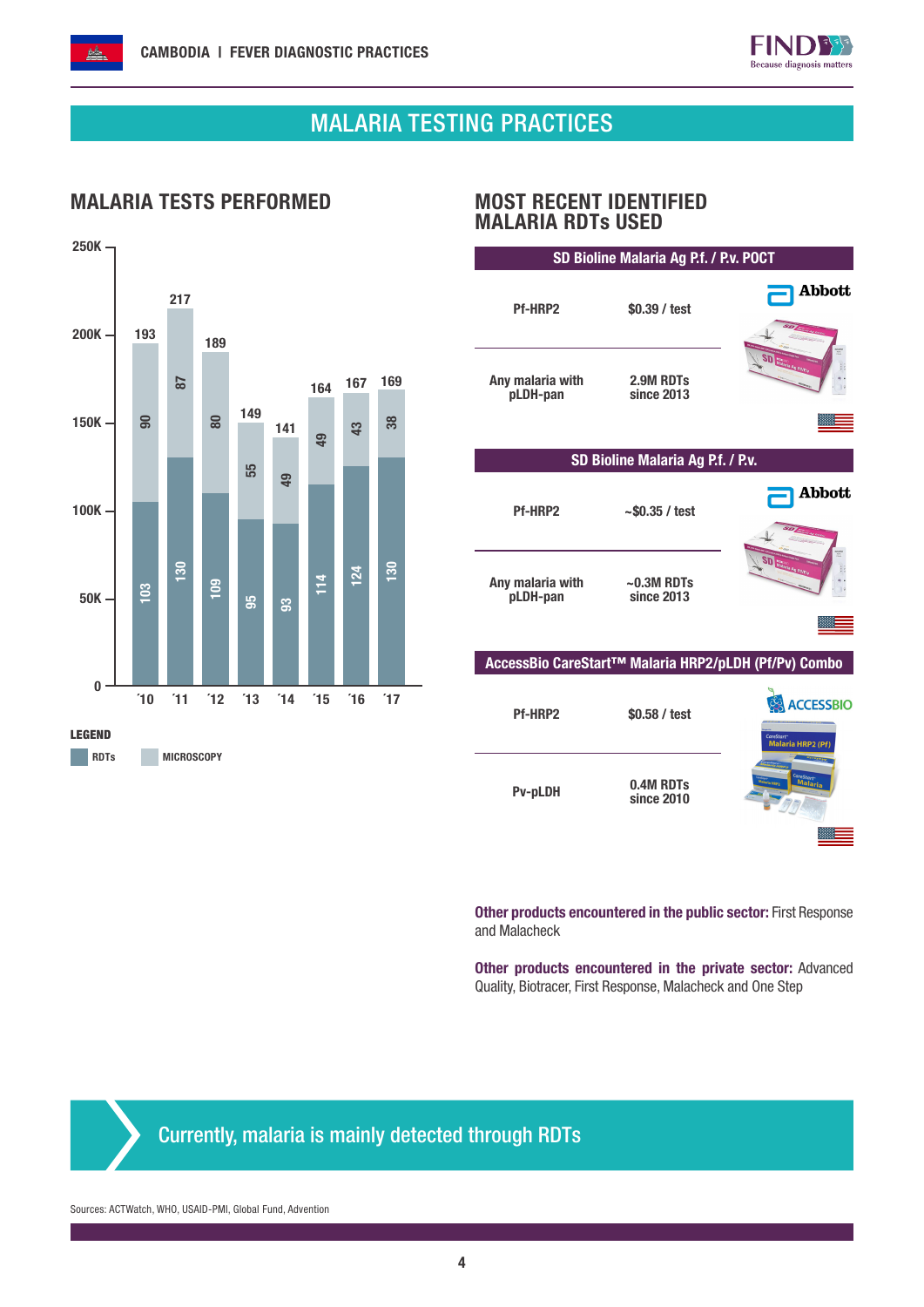

# MALARIA RDT STAKEHOLDERS MAP



#### LEGEND

HEAVY USE OF DONOR'S PROCUREMENT POOLING SYSTEM  $\overleftrightarrow{\mathbf{x}}$  use of Donor's procurement pooling system

Malaria RDTs are mostly financed by international donors, except in India, Pakistan and South Africa

NMCPs are the key decision makers regarding RDT selection in all countries

Source: Advention